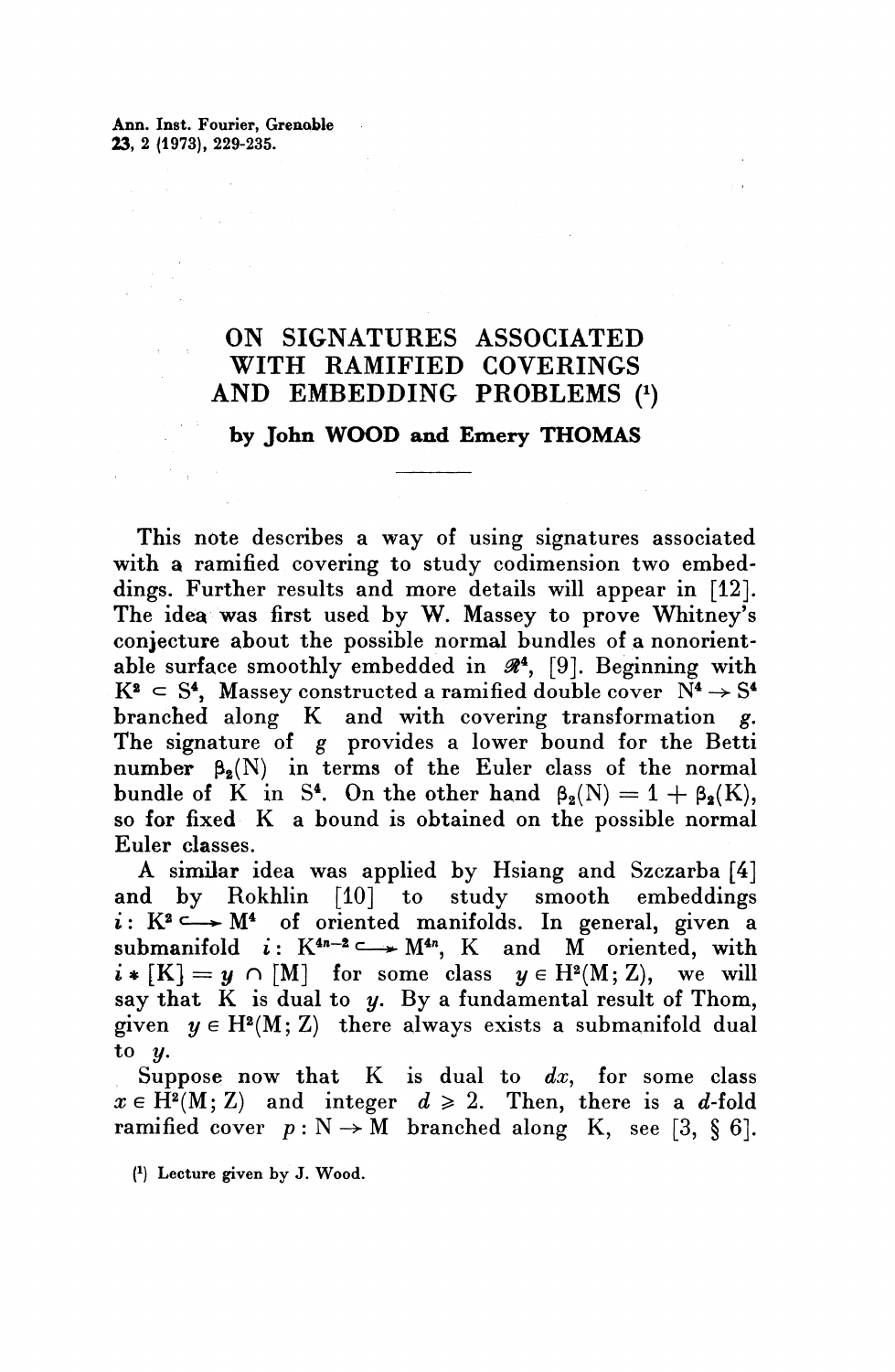More precisely there is a  $Z/dZ$  action on N, with quotient M and fixed set K, generated by  $g: N \to N$ , and such that  $g$  acts on the normal bundle of  $K$  in  $N$  by rotation in the fibre by  $2\pi/d$ .

The map g induces an action on  $H = H^{2n}(N; 0) \otimes C$ by isometries of the hermitian inner product defined by  $\langle x \otimes \alpha, y \otimes \beta \rangle = \alpha \overline{\beta} x \cup y[N]$ . Thus, if H(*l*) denotes the eigenspace of  $g^*$  with eigenvalue  $e^{2\pi i l/d}$ , then H is an  $d-1$ orthogonal direct sum  $\bigoplus_{l=0}^{d-1} H(l)$ . The signatures of the iterates of *g* can be computed using the G-signature theorem of Atiyah and Singer [1; 6.12] and these yield formulas for the signatures of the spaces  $H(l)$ . Rokhlin computes Sign  $H(l)$  $=$  Sign  $M - 2l(d - l)x^2[M]$  in the 4-dimensional case.

In higher dimensions one has (see  $[12]$ )

**THEOREM** 1.  $-$  For any  $x \in H^2(M^{4n}; \mathbb{Z})$  and integers  $0 \leq l < d$ ,

 $Sign H(l) = {cosh (d - 2l)x sech dx L(M)}$ [M].

Here  $L(M) = 1 + L_1(M) + \cdots \in H^{4*}(M; Q)$  is the Hirze**bruch L-genus.**

This result can be regarded as an integrality theorem and it has the following

**COROLLARY.**  $-$  *If*  $L(M) = 1$ , for example if M is a  $\pi$ -manifold, then  $(2x)^{2n}[M] = 0 \mod (2n)$ !

Several important simplifications occur in the proof of Theorem 1 for the case  $d = 2$ , of a ramified double cover. **We** prove Theorem 1 in this case in the second half of this note.

To apply Theorem 1 to embedding problems we need to relate dim  $H(l)$  with K and M. The subspace  $H(0)$  is the set of vectors fixed by  $g^*$  which, by a fundamental result on finite group actions, is the injective image

 $p^*H^{2n}(M; G).$ 

For  $0 < l < d$ , Rokhlin showed that dim  $H(l)$  is independent of *I* and hence

and hence  
dim H(l) = 
$$
\frac{1}{d-1} (\beta_{2n}(N) - \beta_{2n}(M)).
$$

companies of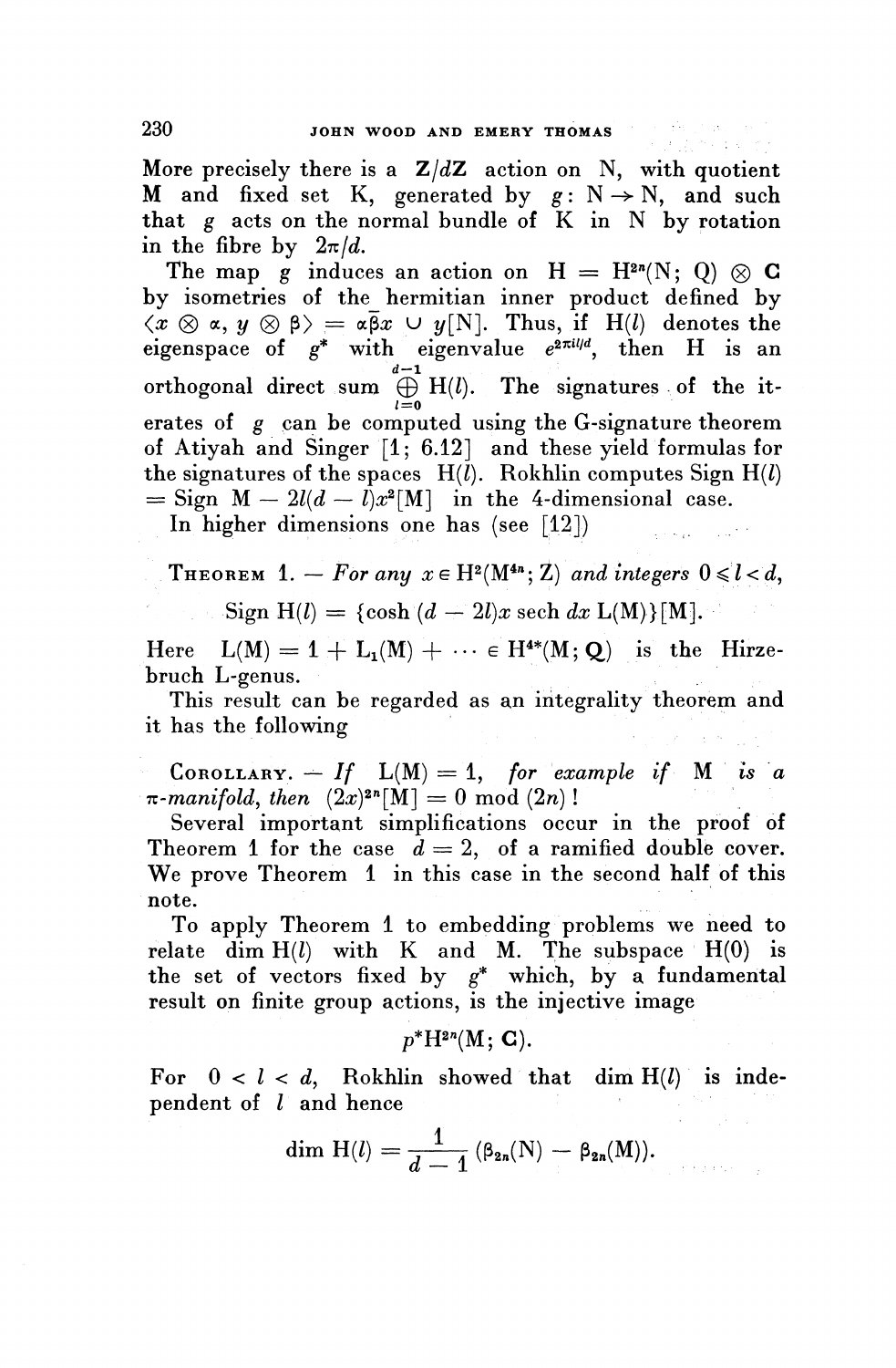(For *d* prime this follows from the fact that the eigenvalues are conjugate over Q and the map *g\** is defined over Q. In general one considers a family of coverings corresponding to divisors of  $d$ .)

In Rohlin's case, with the hypothesis  $H_1(M) = 0$  and with *d* a prime power or  $\pi_1(M - K)$  abelian,

$$
\dim H(l) = \beta_1(K) + \beta_2(M).
$$

**Thus his result is**

 $\beta_1(K) \geq 2l(d - l)x^2[M] - \text{Sign } M| - \beta_2(M).$ 

The strongest inequality is obtained for  $l=[d/2]$ , the greatest integer in  $d/2$ . Applied to  $M = CP_2$  this shows that the only classes representable by the 2-sphere are 0,  $\pm x$ ,  $\pm 2x$ . (The  $\pm$  sign comes from choice of orientation of  $S^2$ .)

Nonsingular algebraic hypersurfaces in  $\mathbf{CP}_{m}$  provide natural examples of codimension 2 embeddings. If  $K \subset CP_m$ is given by a polynomial of degree *d* then K is dual to  $dx$  where  $x \in H^2(\mathbf{CP}_m)$  is the canonical generator. In the case of  $\mathbf{CP}_{2}$  Thom has conjectured that the algebraic surface should have minimal genus among all smoothly embedded, orientable surfaces dual to *dx.* (Recall that Kervaire and Milnor showed that any *dx* is dual to a combinatorially embedded S<sup>2</sup>, [8].) For an algebraic  $K^2 \subset CP_2$ ,<br> $\beta_1(K) = (d-1)(d-2)$ .

$$
\beta_1(K)=(d-1)(d-2).
$$

Rokhlin's result confirms the conjecture for  $d \leq 4$  but in general the best lower bound for  $\beta_1(K)$  obtained this way grows as  $d^2/2$ . Can these results be improved by a finer study of the representation of  $Z/dZ$  on  $H^2(N)$ ?

For higher dimensions we need a natural class of embeddings in which  $\beta_{2n}(N)$  can be computed from  $M^{4n}$  and K<sup>4n-2</sup>. We say K is *taut* in M<sup>2m</sup> if  $(C, \delta C)$  is  $(m-1)$ connected where C is the closed complement of a tubular neighbourhood of K in M. A strengthened version of the Lefschetz theorem on hyperplane sections shows that the above algebraic examples are taut in  $\mathbf{CP}_{m}$ . Kato and Matsumoto [7] have recently shown that any class in  $H^2(M; Z)$  is dual to a taut submanifold  $K \subset M$  and further that the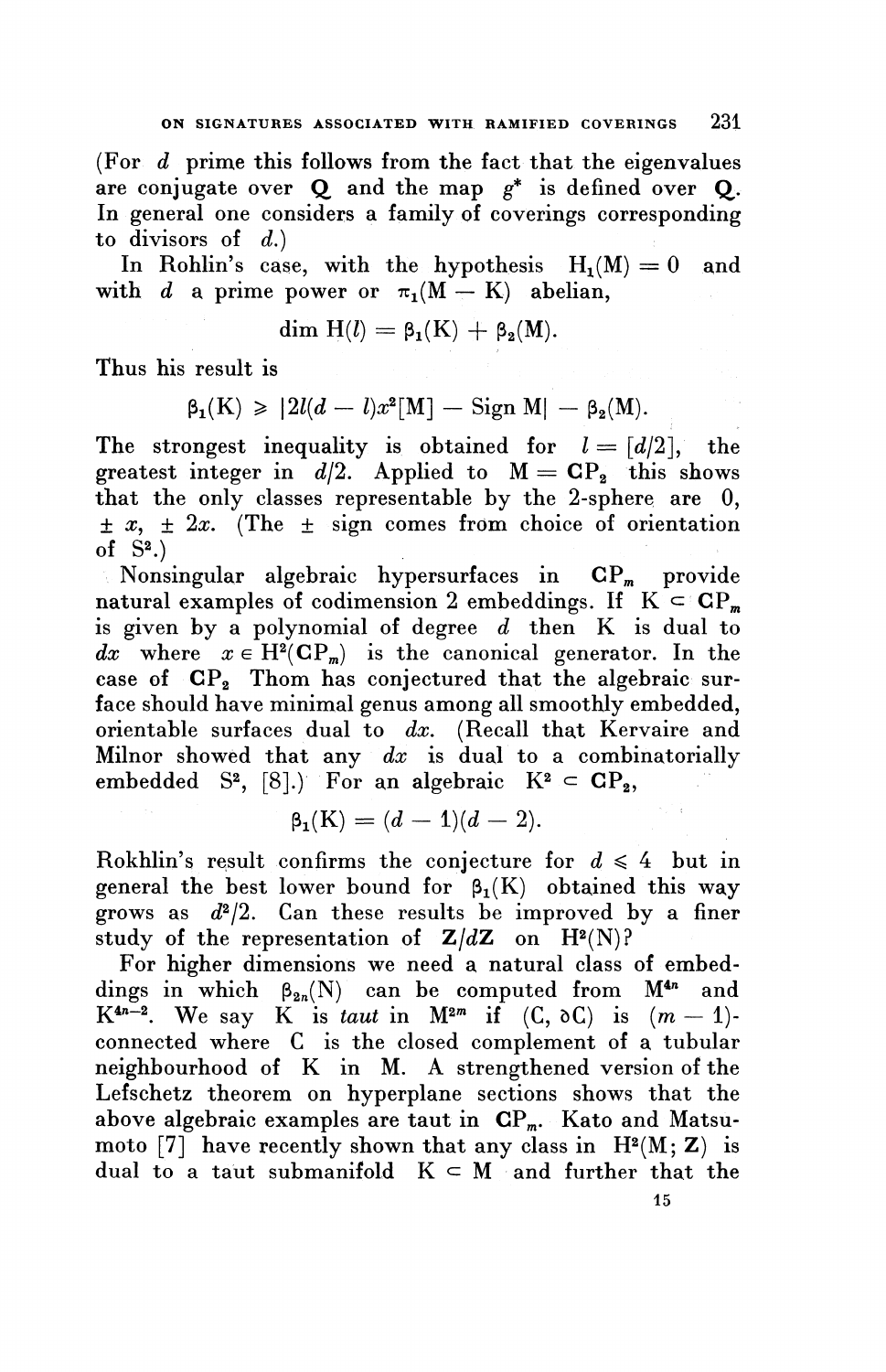homology of K is completely determined by  $H_*(M; Z)$ and the middle Betti number  $\beta_{m-1}(K)$ . Thus the notion of tautness carries much of the topological character of the algebraic embeddings.

**We** remark that two algebraic hypersurfaces dual to the same class are diffeomorphic. Are two taut submanifolds dual to the same class and with the same middle Betti number homeomorphic, at least if  $\pi_1(M) = 0$ ? This is of course true when dim  $K = 2$ , and also, by results of Wall [10] and Jupp [6], for dim  $K = 6$  when  $\pi_1(M) = 0$  and  $H_2(M;$ Z) is torsion free.

It is always possible to add homologically trivial handles in the middle dimension to a taut submanifold preserving tautness. Thus, if  $\mu(\xi)$  denotes the minimal  $\beta_{m-1}(\tilde{K})$  among taut K dual to  $\xi$ , with  $\xi \in H^2(M^{4n}; Z)$ , our basic question is : how does  $\mu(\xi)$  depend on  $\xi$ ?

If  $N \rightarrow M$  is ramified over a taut K, then for  $0 < l < d$ , dim  $H(l) = \beta_{m-1}(K) - 2\beta_{m-1}(M) + \beta_m(M)$ . Thus a lower bound for  $\mu$  is given by

THEOREM 2.  $\leftarrow$  *If*  $K^{4n-2} \subset M^{4n}$  *is a taut embedding dual to dx and*  $0 < l < d$ , *then*<br>  $\beta_{2n-1}(K) \geq |\text{Sign H}(l)| + 2\beta_{2n-1}(M) - \beta_{2n}(M).$ 

$$
\beta_{2n-1}(K) \geqslant |\operatorname{Sign} H(l)| + 2\beta_{2n-1}(M) - \beta_{2n}(M).
$$

This result, for  $d$  even and  $l = d/2$ , can be obtained from the special case of a ramified double cover treated below. In fact, by Theorem 1,

 $Sign H(d/2) = {sech dx L(M)}[M] = {sech 2x'L(M)}[M]$ when  $x' = (d/2)x$ .

For an example, the inequality of Theorem 2 can be compared with the nonsingular algebraic hypersurfaces in the case

$$
\begin{aligned}\n\mathbf{\hat{M}} &= \mathbf{CP}_{\mathbf{2}n}.\n\end{aligned}\n\text{This gives the inequalities:}\n\begin{aligned}\n\beta_{\mathbf{2}n-1}(\mathbf{K}_{\text{algebraic}}) &= d^{-1}(d-1)[(d-1)^{\mathbf{2}n}-1] \geq \mu(dx) \\
&\geq \frac{\mathbf{E}_n}{(2n)!}d^{\mathbf{2}n} + (\text{terms of lower order in } d).\n\end{aligned}
$$

Here  $E_n$  is the *n*-th Euler number which can be defined by the series sech  $x = \sum_{n=0}^{\infty} (-1)^n \frac{1}{(2n)!} E_n x^{2n}$ . Thus as a func- $\sum_{n=0}^\infty$   $\binom{n}{2n}$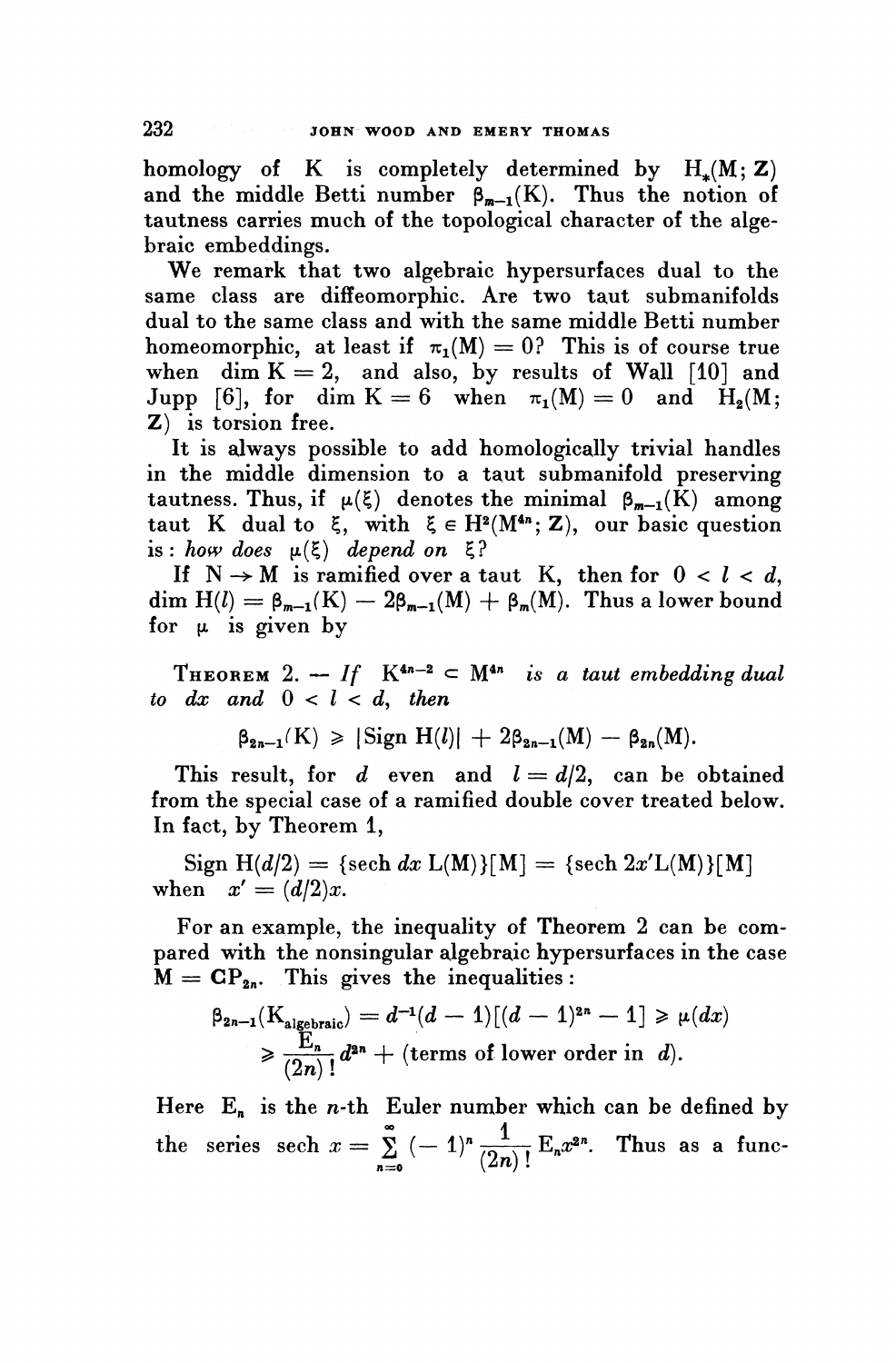tion of  $d$ ,  $\mu(dx)$  must grow as a polynomial of the same degree,  $2n$ , as the polynomial giving  $\beta_{2n-1}(K)$  for K an algebraic hypersurface.

**We** conclude by deriving formulas for the signatures associated with a ramified double cover. In that case we have a manifold N<sup>4n</sup> with an orientation preserving involution g with quotient space M and fixed set a codimension 2 submanifold K dual to an even class  $2x \in H^2(M; Z)$ . The map g induces an isometry  $g^*$  of  $H = H^{2n}(N; Q)$  with respect to the inner product  $(x, y) = x \cup y[N]$  which is symmetric because  $2n$  is even and nondegenerate by Poincaré duality. The eigenspaces,  $H(j) = \{ \varphi : g^* \varphi = (-1)^j \varphi \}$  for  $j = 0, 1$ , of g\* give an orthogonal direct sum decomposition of

$$
H = H(0) \otimes H(1).
$$

Also, the projection  $p : N \rightarrow M$  induces an isometry

 $p^*: H^{2n}(M; O) \approx H(0).$ 

Hence Sign  $H(0) =$  Sign M and

 $Sign g = Sign (g|H(0)) + Sign (g|H(1))$  $(* )$   $=$  Sign  $\widetilde{M} -$  Sign  $H(1)$  $Sign N = Sign M + Sign H(1).$ 

We wish to express these signatures in terms of M and the class *x.*

THEOREM 3. — *For a ramified double cover as above we have*:

 $Sign g = {tanh x tanh 2x L(M)}[M],$  $Sign H(1) = {sech 2x L(M)}[M],$ *and* Sign  $N = \{(1 + \text{sech } 2x)L(M)\}[M].$ 

These expressions are easily seen to be equivalent using the equations (\* ), the Hirzebruch signature formula,

$$
Sign M = L(M)[M],
$$

and the identity  $1 - \tanh x \tanh 2x = \operatorname{sech} 2x$ .

Let K . K denote the self-intersection of K in N which can be defined by approximating the embedding  $K \subset N$ by a map  $s: K \longrightarrow N$  transverse regular to K and setting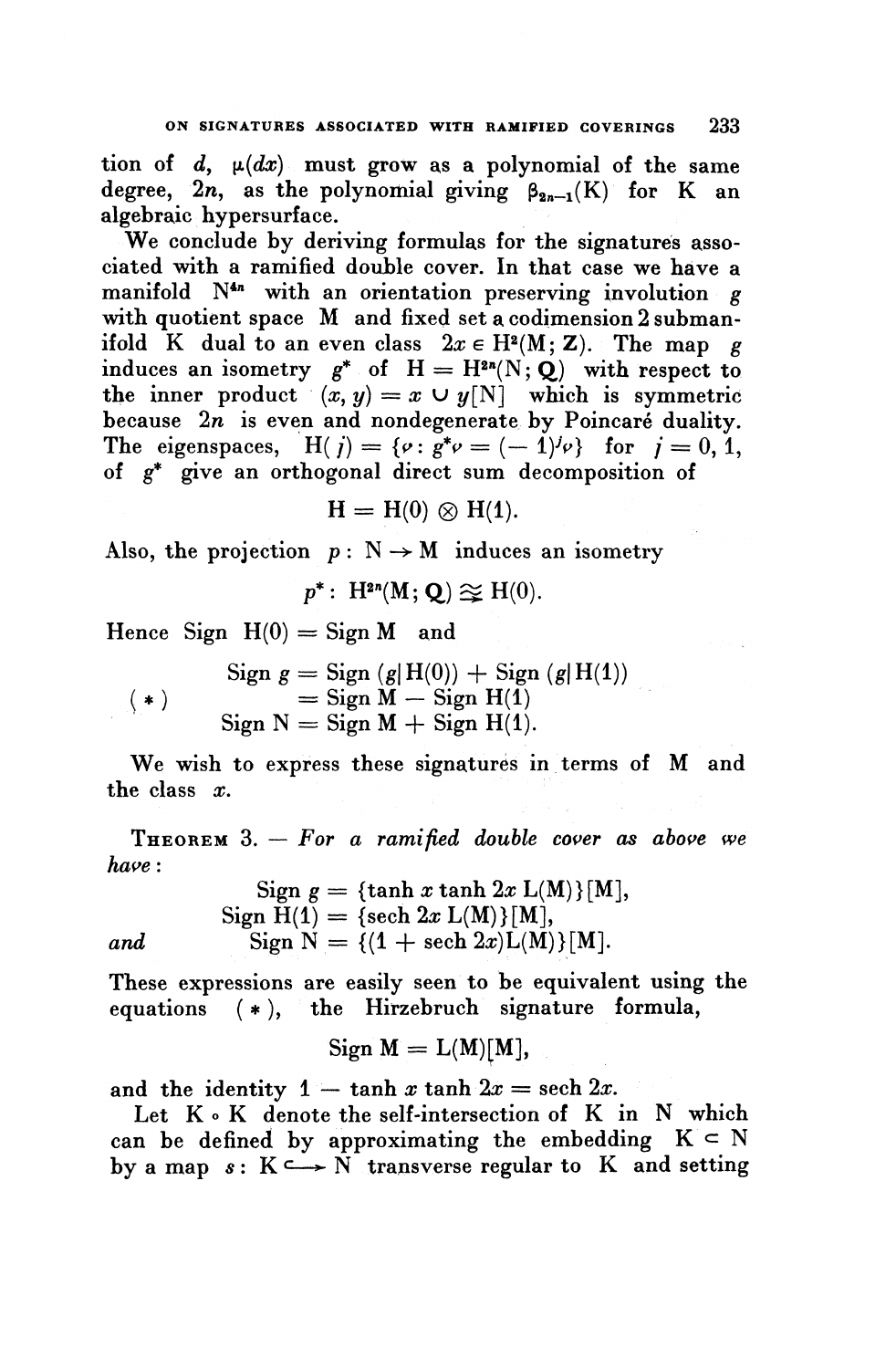$K \circ K = s^{-1}(K)$  [1, p. 583]. The oriented bordism class represented by the inclusion  $j : K \rightarrow K$  is well-defined and the formula Sign  $g =$  Sign  $K \circ K$  is a consequence of the Atiyah-Singer G-signature theorem [1, 6.15] which has also been given an independent, elementary proof by Janich and Ossa  $[5]$ .

The method of  $[2, § 9]$  can be used to express Sign  $K \cdot K$ in terms of  $M$  an the class  $x$ . The map  $s$  above can be thought of as a section of the normal bundle  $v_N(K)$  of K in N whose Euler class is  $i^*x$ . Hence  $j_*[K \circ K] = i^*x \cap [K]$ and  $v_K(K \circ K) = j^*v_N(K)$ . The bundle equation

$$
\tau(K \circ K) \oplus j^*v_N(K) = j^*\tau(K)
$$

together with the multiplicative property of the L-genus and its naturality with respect to bundle maps imply

$$
L(K \cdot K) = j^*(L(\nu_N(K))^{-1} \cdot L(K)).
$$

Since  $v_N(K)$  is an SO(2)-bundle with Euler class  $i^*x$ ,  $L(\nu_N(K))^{-1} = i^*(\tanh x/x)$  and

Sign K 
$$
\circ
$$
 K =  $j^*{i^*(\tanh x/x)L(K)}[K \circ K]$   
=  ${i^*(\tanh x)L(K)}[K], [2; \S 9(3)].$ 

Similarly  $\tau K \oplus \nu_M(K) = i^* \tau M$  where the Euler class of  $\nu_M(K)$  is  $2i^*x$ . This implies  $L(K) = i^*((\tanh 2x/2x)L(M))$ and hence Sign  $K \circ K = \{\tanh x \tanh 2xL(M)\}$ [M], complet**ing the proof of Theorem 3.**

## , BIBLIOGRAPHY

- [1] M. ATIYAH and I. SINGER, The index of elliptic operators: III, *Annals of Math.* 87 (1968), 546-604.
- [2] F. HIRZEBRUCH, *Topological methods in algebraic geometry,* 3rd ed., New York, 1966.
- [3] F. HIRZEBRUCH, The signature of ramified coverings, Papers in honor of Kodiara, 253-265, Princeton, 1969.
- [4] W. Hsiang and R. Szczarsa, On embedding surfaces in 4-manifolds, Proc. *Symp. Pure Math.* XXII.
- [5] K. JANICH and E. OssA, On the signature of an involution, *Topology* 8 (1969), 27-30.
- [6] P. JUPP, Classification of certain 6-manifotds, (to appear).